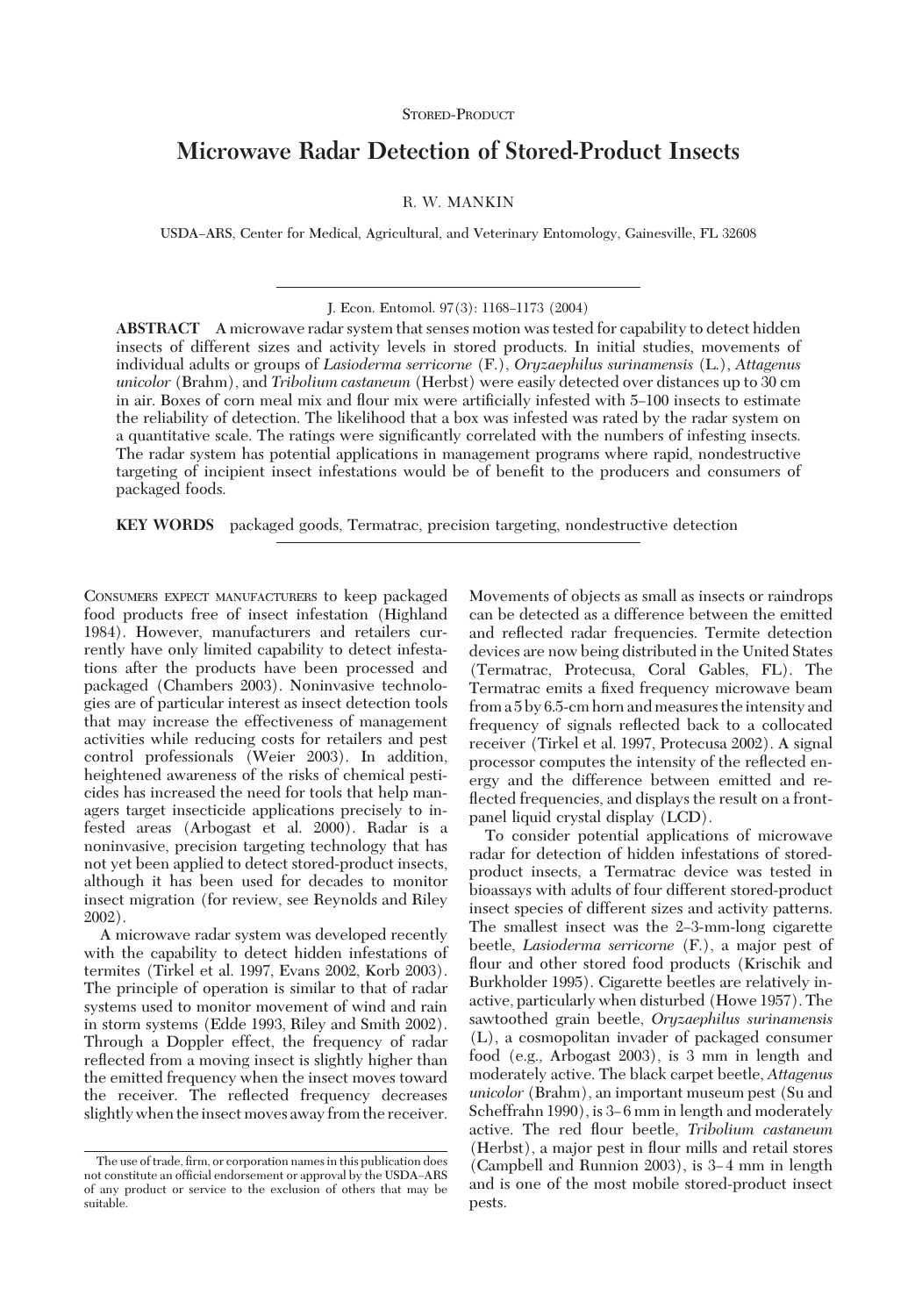#### **Materials and Methods**

**Insects.** *O. surinamensis, L. serricorne,* and *T. castaneum* were obtained from colonies maintained at the USDA-ARS Center for Medical, Agricultural, and Veterinary Entomology (CMAVE), Gainesville, FL (Mankin et al. 1997a). *A. unicolor* were obtained from the USDA-ARS Grain Marketing and Production Research Center, Manhattan, KS. The insects of different species were held separately in 900-ml glass rearing jars containing rearing medium, 200-300 adults per jar, at 26°C and 55% RH until they were used in bioassays.

**Radar System Operating Characteristics.** The Termatrac was not expected to operate over distances -1Ð2 m (Tirkel et al. 1997), and the radar beam was not expected to pass through metal or substrates with high moisture content (Protecusa 2002). Otherwise, very little was known in advance about the range and sensitivity of the Termatrac with stored-product insects. Consequently, several preliminary positioning experiments with visible groups of *A. unicolor* and *O. surinamensis* were conducted to determine the approximate detection range and field of view (see below).

The Termatrac's sensitivity to insect motion is usersettable to one of seven different levels to accommodate differences in substrate absorptivity (a relative measure of the ability to absorb microwave energy) and differences in the size and speed of the insects (Protecusa 2002). The control defaults to midrange, level 3, for general use. The receiver can detect motion or vibration by any object in the field of view whose dielectric constant (a relative measure of the capability to store electric charge) differs from that of the substrate (Edde 1993). To achieve the greatest sensitivity to insects, the receiver must be held still during testing and, if possible, moving objects not of interest must be removed from the field of view. The bioassays in this study were conducted in a vibration-shielded anechoic chamber backed by a metal wall (Mankin et al. 1997b).

Preliminary investigations with 200-300 *L. serricorne* in jars and packages of corn meal mix (see below) suggested that midrange, level 3, was appropriate to assess insect movement in open containers, and maximum sensitivity, level 6, in packaged goods. The appropriateness of these settings was confirmed in subsequent, more detailed bioassays.

Bioassays with Visible Insects. The first bioassays were conducted with rearing jars or 8.7-cm-diameter by 1.5-cm-high petri dishes containing *A. unicolor, L. serricorne,* or *O. surinamensis* adults. The petri dishes contained a single active adult or 20 adults of a given species. Empty jars and petri dishes, and jars containing uninfested rearing medium were tested as controls. The Termatrac sensitivity was set at midrange, and the petri dishes were placed at the horn axis, with the near edge 3 cm from the horn. In a trial to estimate the field of view, a petri dish containing 20 *O. surinamensis* adults was tested at six positions along the axis, with the near edge 3, 9, 13, 18, 23, or 30 cm from the horn. A second petri dish with an adult *L. serricorne* was tested 0, 4, 5, and 6 cm from the horn axis, 3 cm from the horn.

The Termatrac indicates motion within its field of view by meansof a bar on an LCD display. It became apparent early in the bioassays that the Termatrac readings were highly variable over short time scales and could not be easily characterized by simple visual assessment of the LCD display. To assess the variability, the LCD display was recorded with a digital camera (Nikon Coolpix 990, Nikon Inc., Melville, NY) and observed frame by frame during several periods where insect movement was visually monitored. Maximum and minimum readings were noted for each 1-s interval, measured as the maximum and minimum deßection of the LCD bar in millimeters. In general, the maximum readings seemed to be more representative of the observedinsect motion than the minimums. The peak readings, i.e., the maximum deßections in each 1-sinterval, were graphed on a linear scale and on a dB (decibel) scale (e.g., Mankin 1994), where movement level was calculated as movement level  $= 20 \text{ log}10$ (peak reading). The maximum deßection on the LCD scale was 3.7 cm, corresponding to a movement level of 31 dB.

**Visual Assessment of the Likelihood of Infestation.** The process of recording and analyzing the instantaneous output of the Termatrac ultimately provided limited information beyond what could be observed by visual assessment of the bar activity. To develop a rapid alternative to the video analysis, we developed a rating scale to visually classify readings into different infestation likelihood categories. A similar, auditory rating scale is used currently for rapid, qualitative assessment of subterranean insect infestations (e.g., Mankin et al. 2001, Zhang et al. 2003).

The scale was subdivided into three categories. If the movement level remained at 0 dB during a 15-s observation interval, the likelihood that a container was infested was rated low (0 on a numeric scale). If movement levels exceeded five dB at least once during a 15-s observation interval, the likelihood of infestation was rated medium (1 on a numeric scale). If movement levels exceeded 10 dB, or if 5-dB or higher fluctuations occurred more than three times during the 15-s interval, the likelihood of infestation was rated high (2 on a numeric scale). The numeric rating of infestation likelihood essentially was logarithmic because, for classification purposes, a small change in the movement level at low dB was considered as important asa large change in movement level at high dB.

**Bioassays with Hidden Insects.** Initially, five 240-g boxes of corn muffin mix (13.8 by 7.6 by 4.3 cm) and five 567-g boxes of all-purpose flour mix  $(19.2 \text{ by } 12.2)$ by 5.1 cm) were preinfested with 0, 10, 20, 50, or 100 *O. surinamensis.* For testing, a box was set adjacent to the horn, with the Termatrac operating at sensitivity level 6. Over a 2-min period, the box was moved systematically through six different positions so that each face of the box was set next to the horn for approximately a 15-s monitoring interval. Using criteria based on the movement level readings, described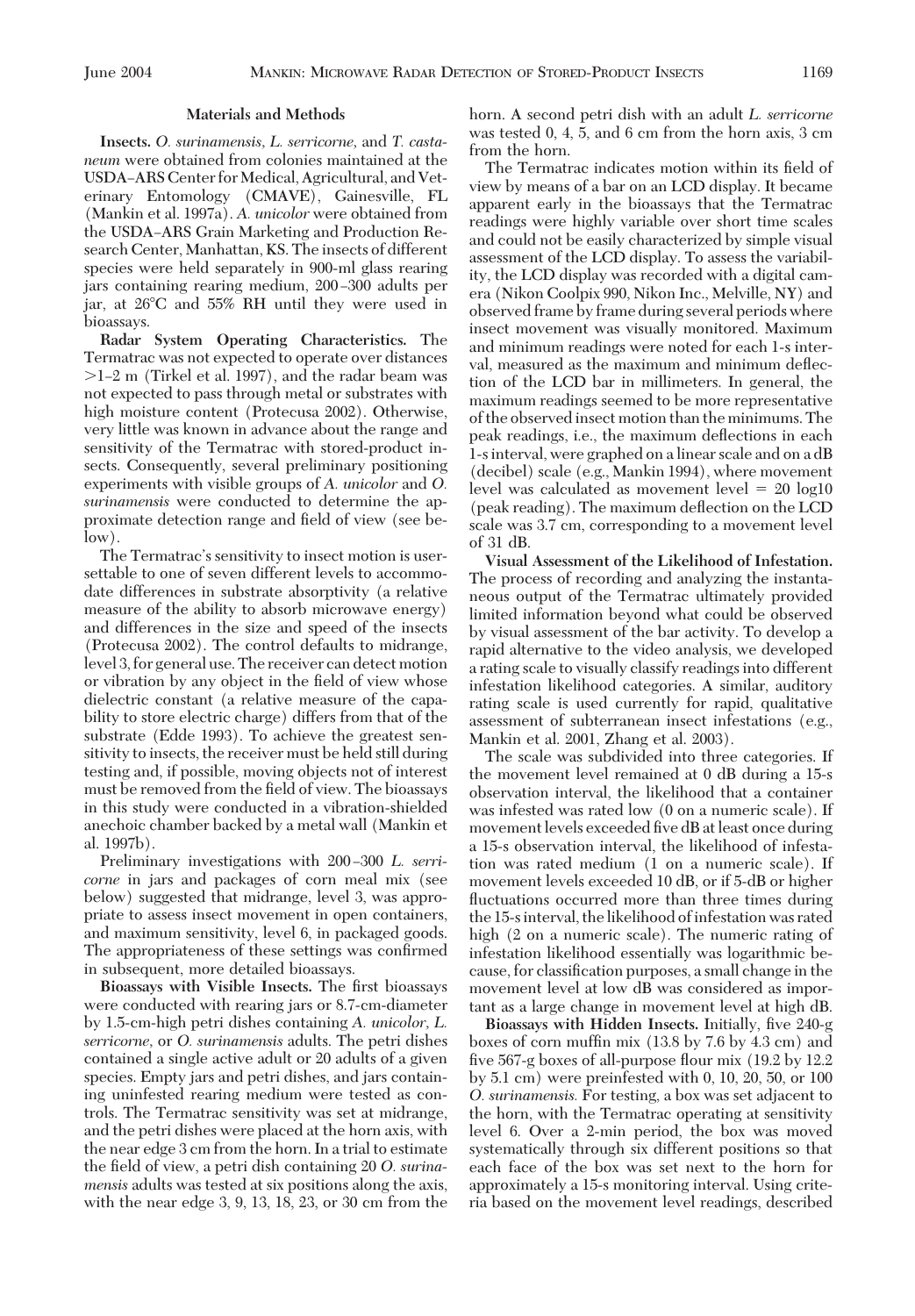above, the likelihood of infestation was rated visually aslow, medium, or high at the position that yielded the highest movement level readings. Each of the 10 boxes was monitored five times daily over a 10-d period (excluding weekends). When the series was completed, the boxeswere reopened and the insectswere recounted. All of the introduced insects were recovered from the sifted contents and were alive.

The results of the initial hidden insect bioassay (see Results below) suggested that infestations smaller than 10 insects might be detected reliably by the Termatrac. This possibility was tested in a preliminary study with boxes of corn meal mix artificially infested with 0, 1, 2, 5, and 10 *O. surinamensis* adults. Infestationsassmall asone to two adultswere detectable, but not necessarily in every 2-min observation period. Boxes with five insects, however, registered movement in almost every observation period.

A series of tests similar to the initial 10-box *O. surinamensis* bioassay was conducted with *T. castaneum,* with the addition of a box of corn meal mix artificially infested with five adults. The 11 boxes were monitored five times daily over a 13-d period as described above. When the series was completed, all of the introduced insects were recovered from the sifted contents and were alive.

**Statistical Analyses.** Regression analysis (SAS Institute 1988) was used to examine the effects of the numbers of insects in the field of view on the rating of the likelihood of infestation. Because the numeric rating of the likelihood of infestation was set essentially on a logarithmic scale (see Results), the insect numbers also were logarithmically transformed as  $log10$  (no. insects  $+1$ ). In the transformation, the number of insects was offset by one so that the ratings of control boxes with no insects could be shown at zero on a graph of likelihood rating against transformed numbers of tested insects. The regression equation was as follows: numeric infestation rating  $=$  $A + B \log 10$  (no. insects  $+1$ ), where *A* is the intercept on the rating axis, and *B* is the slope.

#### **Results and Discussion**

Two different types of bioassays were conducted in this study, one that enabled direct visual comparison with radar observations, and one where insects were hidden inside artificially infested packages of corn meal or all-purpose ßour mix. Both series of bioassays, conducted with insects of different sizes and behavioral activities, confirmed that microwave radar systems could measure stored-product insect movement in a variety of circumstances.

Bioassays with Visible Insects. Examples of Movement Levels in 30-s recordings from jars and petri dishes containing different numbers of A. unicolor and *L. serricorne* are shown in Figs. 1 and 2. Because these tests were conducted in a vibration-shielded chamber, Movement Levels were zero when insects were not present in the field of view. In tests with individual adults in petri dishes, changes in movement level were easily interpretable as changes in observable motion.



Fig. 1. Movement levels of an individual A. unicolor adult in a petri dish, 20 adults in a petri dish, and a jar with 200-300 adults monitored by microwave radar.

It was more difficult to discern clear relationships between movement level and observable motion when 20 adults were present in a petri dish. In general, a dish with 20 insects was perceived visually to have greater motion than a dish with one insect, but movement levels ranged generally between 10 and 25 dB irrespective of the number of insects. Similarly, when the radar wastrained on a rearing jar, movement levels did not necessarily increase in proportion to visually perceived motion. In Fig. 2, movement levels of *L*. *serricorne* were comparable for a rearing jar of 200 – 300 adults, a petri dish with 20 adults, and a petri dish with one adult. In Fig. 1, a rearing jar with  $200 - 300 A$ . *unicolor* had lower movement levels than a petri dish with one adult. However, the experimental conditions make these results difficult to compare directly because the insects in the jars had less freedom of movement than in the petri dish, and multiple reßections from large numbers of insects can interfere with each other. In addition, not all insects were moving at all times.





Fig. 2. Movement levels of an individual *L. serricorne* adult in a petri dish, 20 adults in a petri dish, and a jar with 200-300 adults monitored by microwave radar.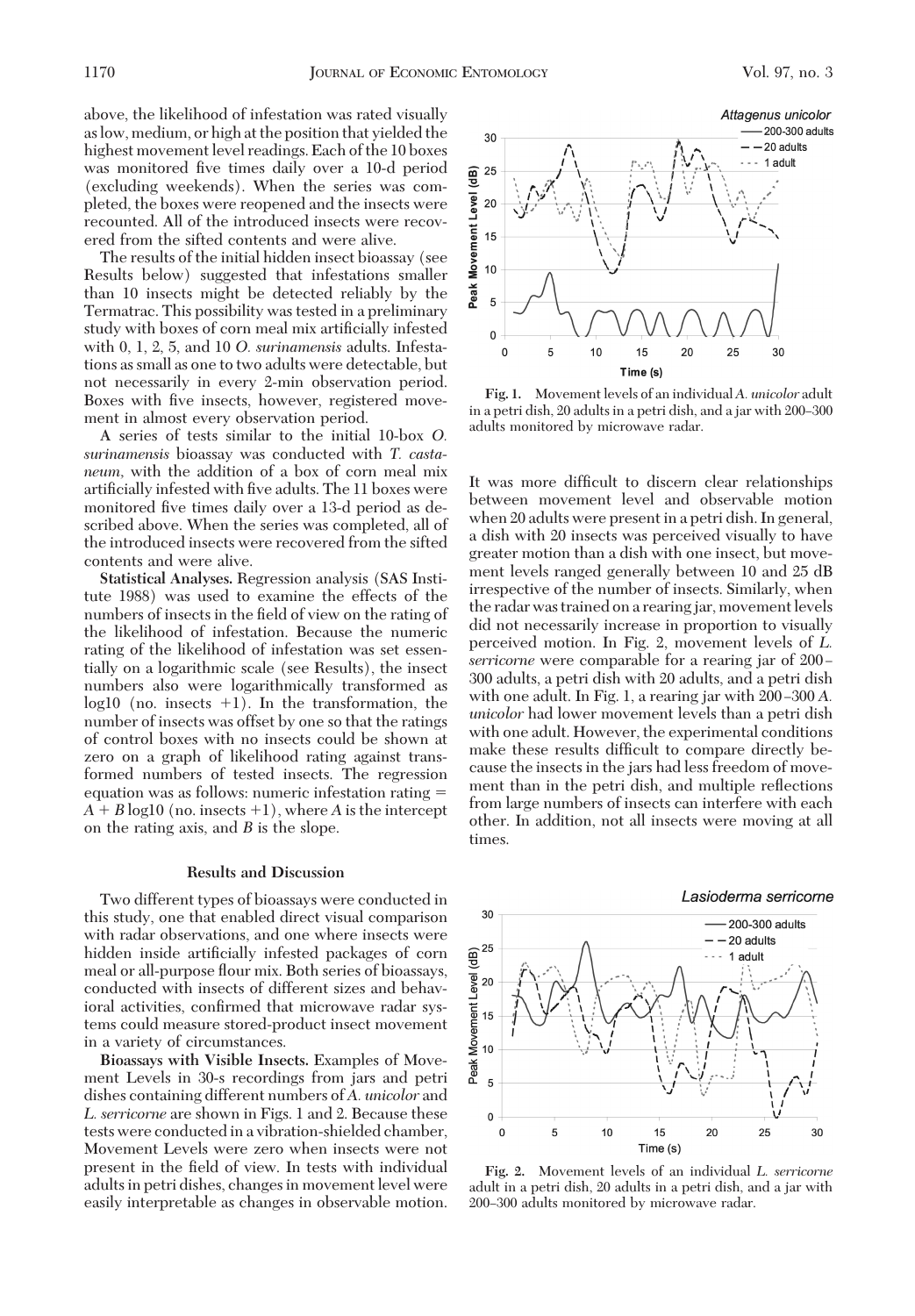

Fig. 3. Movement levels of an individual *L. serricorne adult* in a petri dish offset 0, 4, 5, or 6 cm from the microwave radar horn axis.

There was considerable variability in the preliminary study of motion by 20 adult *O. surinamensis* in a petri dish, 3, 9, 13, 18, 23, and 30 cm from the Termatrac horn. The magnitude and frequency of the Termatrac readings tended to decrease with increasing distance, but movements were detectable at all six positions.

The sensitivity of the Termatrac to insect movement away from the axis did not seem to decrease until the insects were placed near the edge of the field of view (Fig. 3). Movement Level readings from a petri dish with an adult *L. serricorne,* 3 cm from the edge of the Termatrac base, ranged between 10 and 25 dB until the dish was offset 5 cm or more from the horn axis. The total width of the field of view above and below the axis was thus  $\approx 10$  cm.

**Visual Assessment of the Likelihood of Infestation.** In general, it would be impractical to assess the presence or absence of insects in packaged goods by recording the Termatrac output and calculating movement levels. The process is time-consuming and provides limited information beyond what can be observed by visual assessment that motion is absent, barely detectable, or obviously present. A more rapid procedure developed from an initial observation that insects in packaged goods typically move more slowly and over shorter distances than in a more open environment of a rearing jar or petri dish. In the preliminary studies with boxes of corn muffin mix containing five or fewer insects, the Termatrac usually registered only a few, 3–6-dB movements during a 2-min observation session. Even with 50-100 insects, movement levels rarely exceeded 10-15 dB. These observations led to development of the visual assessment scale (see Materials and Methods) that was tested in subsequent bioassays below.

**Bioassays with Hidden Insects.**The visually assessed ratings of infestation likelihood were graphed against the transformed numbers of adults inside boxes of corn meal and flour mix in Fig. 4. Readings from the boxesinfested with 50 or more *O. surinamensis* consistently indicated a high likelihood of infestation. Boxesinfested with 10 or 20 *O. surinamensis* rated primarily at a medium likelihood of infestation. In tests with uninfested boxes of corn meal mix or all-purpose



**Fig. 4.** Ratings of infestation likelihood (mean  $\pm$  SE) for boxes of corn meal mix and flour mix, uninfested or artificially infested with different numbers of *O. surinamensis*, monitored by microwave radar.

flour mix, the LCD bar registered briefly above baseline in 12% of uninfested ßour mix readings and 2% of corn meal mix readings. Otherwise, the uninfested boxeswere rated at a low likelihood of infestation. Such excursions from baseline were not observed in readings from empty jars or petri dishes. They may have been caused by settling of the box contents, which has been observed previously in acoustic detection studies of stored-product insects (Mankin et al. 1997b). Regressions of the rating of infestation likelihood on the transformed numbers of *O. surinamensis* (Table 1) were statistically significant for tests in corn meal ( $F = 1358.35$ ; df = 1, 248;  $P < 0.001$ ;  $r^2 =$ 0.85, residual mean square error  $= 0.091$ ) and flour mix  $(F = 651.86, df = 1, 248; P < 0.001, r<sup>2</sup> = 0.72, residual$ mean square error  $= 0.158$ .

It should be noted that the procedure of repositioning the boxes so that each face was presented to the Termatrac horn was an important factor in the success of the bioassays with hidden insects in corn meal mix. The repositioning had two effects. First, it caused a disturbance (Mankin 2002) that elicits movement of *O. surinamensis* and *T. castaneum* adults. Second, it circumvented a problem caused by the limited capability of the radar to travel through corn meal or flour mix.

Before the hidden-insect bioassays, six preliminary tests were conducted to consider the potential effects of corn meal mix on the radar signal. Termatrac readings were monitored with and without boxes of corn

**Table 1. Regression coefficients (see Materials and Methods) for relationship between numeric rating of infestation likelihood and the transformed numbers of** *O. surinamensis* **infesting boxes of corn meal mix and flour mix**

| Substrate | Coefficient   | Estimate | Standard error |         |
|-----------|---------------|----------|----------------|---------|
| Corn mix  | A (intercept) | $-0.062$ | 0.039          | 0.1107  |
|           | $B$ (slope)   | 1.02     | 0.028          | < 0.001 |
| Flour mix | A (intercept) | 0.034    | 0.051          | 0.5047  |
|           | $B$ (slope)   | 0.930    | 0.036          | < 0.001 |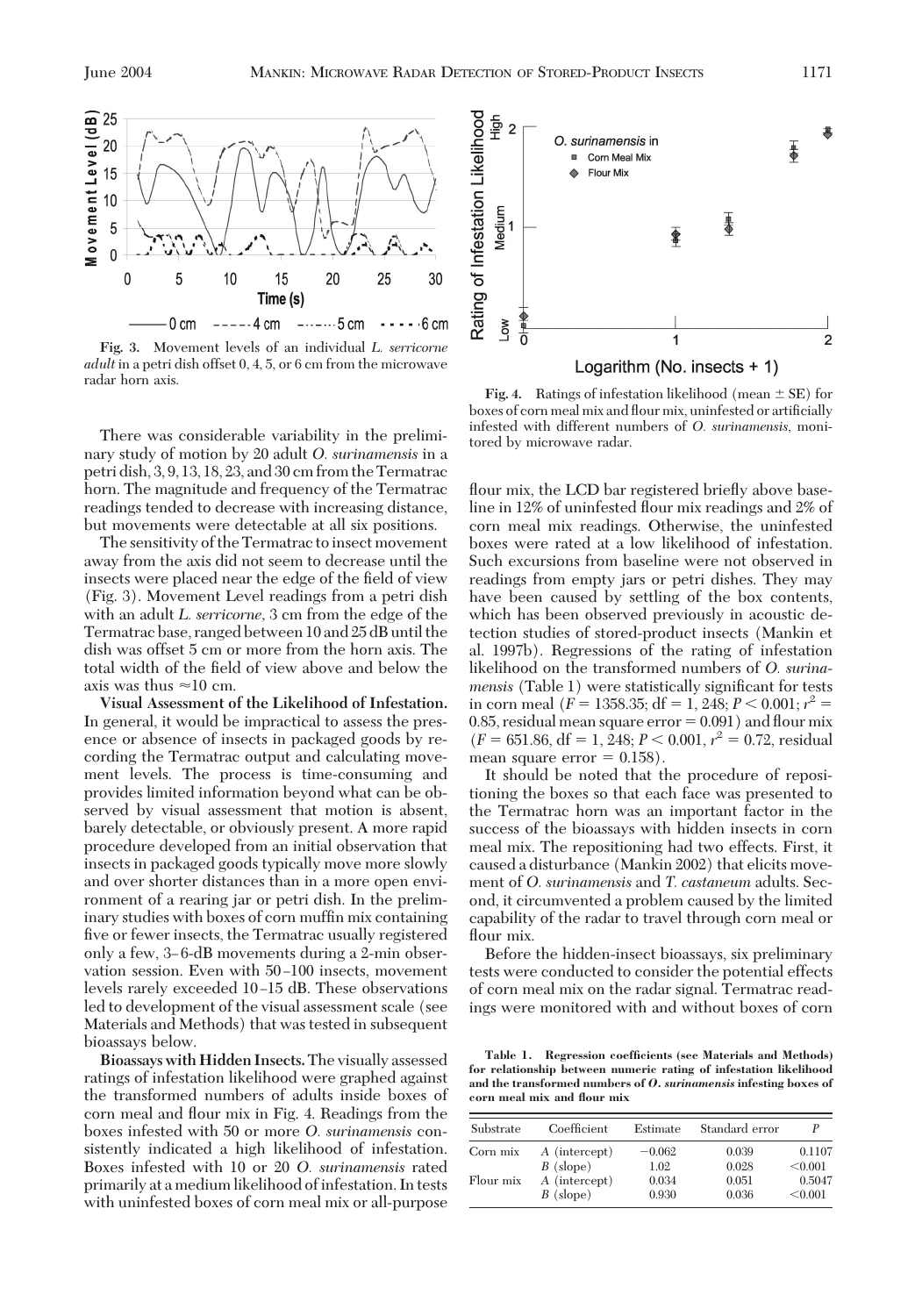

Logarithm (No. insects + 1)

**Fig. 5.** Ratings of infestation likelihood (mean  $\pm$  SE) for boxes of corn meal mix and flour mix, uninfested or artificially infested with different numbers of *T. castaneum*, monitored by microwave radar.

muffin mix between the horn and petri dishes containing 20 adult *O. surinamensis*. Readings also were monitored when empty boxes were placed between the horn and the insects. The Termatrac registered a response in only one of the six tests with an interposed box but always registered a response when the box was removed. It also registered a responsein all tests where an empty box was interposed. This suggests that repositioning of an infested box enabled insects at or near the edge of the box to be detected at the repositioned face even if the signal could not pass completely through the box.

Other stored-product substrates might also absorb microwaves significantly, depending on their densities and moisture levels. The Termatrac manual (Protecusa 2002) has noted, for example, that the microwave radar does not transmit well through moisture-laden substrates. Interior wooden structures that are typical substrates for Termatrac testing have moisture contents of 6–11% (Simpson 1999), whereas wheat flour has a somewhat higher moisture content of 11–14% (Samuels and Modgil 1999). Flour has a bulk density of 593 kg/ $m^3$ , whereas different woods have densities ranging from 170 to 500–600 kg/m<sup>3</sup> (e.g., http:// www.simetric.co.uk/si\_materials.htm).

The success of the trials with *O. surinamensis,* led to an additional study with highly mobile, adult *T. cas*taneum. As with the boxes artificially infested with 10 or 20 adults (Fig.  $5$ ), the boxes with five adults were rated at medium likelihood of infestation. However, the rating of 0.78 with five adults in the corn meal mix was lower than the rating of 1.17 with 10 insects. As in tests with *O. surinamensis*, boxes of either corn or flour mix artificially infested with 50 or 100 adults were rated at a high likelihood of infestation. Regressions of the rating of infestation likelihood on the transformed numbers of *T. castaneum* (Table 2) were statistically significant for tests in corn meal  $(F = 1554.54; df = 1$ ,  $388; P < 0.001; r<sup>2</sup> = 0.80$ , residual mean square error = 0.114) or flour mix  $(F = 892.91; df = 1, 324; P < 0.001;$  $r^2 = 0.73$ , residual mean square error = 0.158).

**Table 2. Regression coefficients (see Materials and Methods) for relationship between numeric rating of infestation likelihood and the transformed numbers of** *T. castaneum* **infesting boxes of corn meal mix and flour mix**

| Substrate | Coefficient   | Estimate | Standard error |         |
|-----------|---------------|----------|----------------|---------|
| Corn mix  | A (intercept) | 0.039    | 0.035          | 0.2617  |
|           | $B$ (slope)   | 1.03     | 0.026          | < 0.001 |
| Flour mix | A (intercept) | 0.109    | 0.044          | 0.0147  |
|           | $B$ (slope)   | 0.953    | 0.031          | < 0.001 |

**Potential of Microwave Radar Detection Tools in Stored-Product Insect Integrated Pest Management (IPM) Programs.**Microwave radar systems are not yet generally available for use in nondestructive targeting of stored-product insect infestations in retail stores and storage facilities. The results of this study indicate, however, that such devices have the capability to nondestructively detect small numbers of insects hidden in packages, and they could be used to assist pest managers and researchers who now rely primarily on traps to target incipient infestations. As with currently available acoustic technology (Mankin et al. 2000), these systems operate over limited distances, which facilitates the targeting of infestations.

Microwave radar technology also is similar to acoustic technology in that both require the insects to move before they can be detected. This requirement restricts the use of both technologies to environments where the temperatures are high enough to support insect movement. Some insects become quiescent when disturbed (Mankin 2002), in which case it would be preferable to delay measurements for a 5–10-min period after setting a box next to the horn. *O. surinamensis* and *T. castaneum* did not become quiescent during the disturbances caused by reorienting different faces of a box next to the horn. Their activities were usually greatest just after the disturbance.

Another similarity between microwave and acoustic detection technology is that both systems must be shielded from background activity. Shielding is of most concern in cases where the infestation levels or temperatures are low because this is when the signal levels are lowest relative to background activity. Suggestions for proper shielding and interpretation of Termatrac readings have been developed for termite detection programs(Protecusa 2002), but additional experiments in commercial facilities will help determine whether special precautions will be necessary to avoid spurious measurements in stored-product environments.

An application where microwave radar may have an advantage over acoustic technology is in its potential for high-volume sampling. Acoustic systems are not easily adapted to high-volume sampling because considerable space is required for background noise insulation. Modifications of currently available horns and receivers may enable future development of systems that rapidly screen multiple packages as they are moved into a storage or retail facility. Knowledge of the behavior of the insects targeted for detection and understanding of the operating characteristics of the